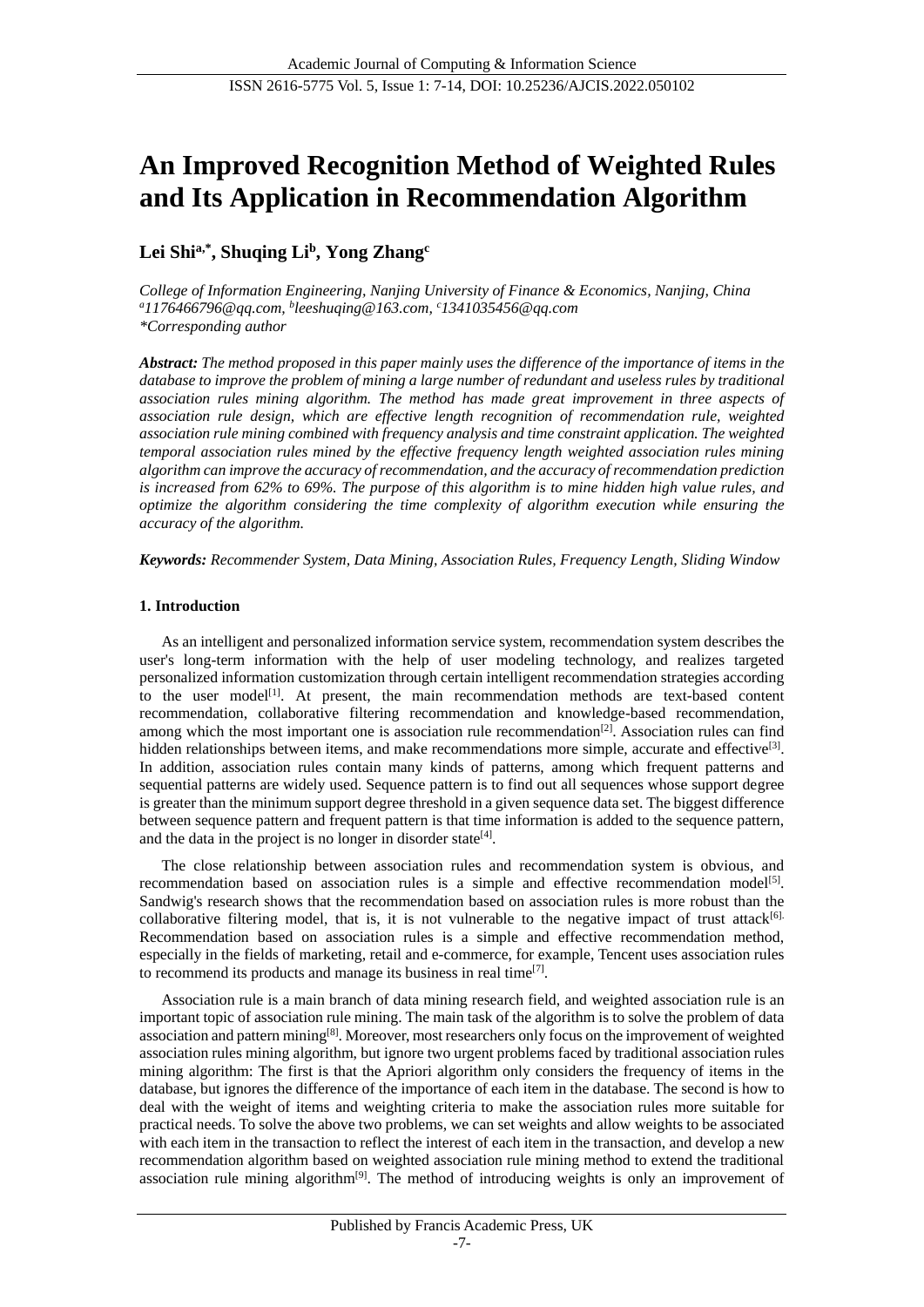traditional association rule mining. To make a breakthrough, we need to innovate the rule mining algorithm itself. Therefore, this paper proposes an algorithm for mining weighted association rules based on effective length of frequency, which can mine non-redundant rare weighted association rules and improve the accuracy of recommendation.

#### **2. Literature Review**

There are many methods to improve the efficiency of mining frequent itemsets and to mine strong association rules by weighted method. However, the number of association rules in traditional model mining is usually very large, and it is difficult to mine non-redundant association rules<sup>[10]</sup>. R. forsati et al.[11] proposed a new recommendation algorithm based on weighted association rule mining method to expand the traditional association rule mining algorithm, and used the time and frequency spent by each user on each page to allocate the quantitative weight of the page, rather than the traditional binary weight. Unil Yun<sup>[12]</sup> proposed a weighted sequential pattern mining algorithm, which applies weights to deep mining sequential patterns. Kuo Cheng Yin et al. [13] proposed a frequent pattern based on the interval of time series association rule mining algorithm, taking into account the necessity of time characteristics in data mining. Khan et al.[8] proposed the Weighted Utility Association Rule Mining (WUARM) framework, which can handle project weights and utilities in a mixed manner. This framework can be integrated into the mining process, which is different from most utility and weighted association rule mining algorithms, overcoming the challenges of using weights and utilities together, especially the invalidity of the downward closure property. Zhai et al.<sup>[10]</sup> proposed an efficient method for mining weighted association rules from weighted transaction databases, using the unresolvable matrix to quickly find all nodes of the lattice. At the same time, a Frequent Weighted Closed Itemsets Lattice (FWCIL) incremental algorithm was proposed. Ouyang<sup>[12]</sup> proposed an algorithm for mining rare weighted association rules on data streams using sliding windows, and used sliding windows to mine weighted association rules in online real-time data streams. Li Chengjun et al.<sup>[13]</sup> proposed a new method to calculate the support and confidence of weighted association rules mining. This algorithm reflects the actual importance of each item by weighting, and maintains the downward closure of Apriori algorithm.

Although many scholars have have made good achievements in mining weighted association rules, but they neglect the consideration of long transaction sequence with temporal constraints when mining weighted association rules. Restricted by traditional mining methods, mining methods lack consideration and analysis of the data itself in the database, such as periodicity, generalization and multi-level data. At this time, different mining methods and appropriate weighting methods are needed.In this paper, an algorithm for mining weighted association rules based on effective length of frequency is proposed.

#### **3. Relevant research work**

#### *3.1. Summary of Association Rules and Weighted Association Rules*

Set  $I = \{i_1, i_2, \dots, i_n\}$  to be a collection of items, define data D to be a collection of database transactions, each transaction T to be a collection of items,  $T \subseteq I$ , and each transaction has an identifier  $T_i D$ . Assuming that X is an itemset, transaction T contains X if and only if  $X \subseteq T$ , association rules are implications similar to  $X \to Y$ , X is the precursor of rules, Y is the successor of rules, in which  $X \subset I, Y \subset I, X \cap I = \emptyset$ . Sup is the percentage of  $X \to Y$  in transaction D, and the confidence Conf is the percentage of transactions containing  $X$  and  $Y$  in transaction set  $D$ .

MinSup can be set as the minimum support, and if  $Sup \geq MinSup$ , the itemset is called frequent itemset. Confidence  $Conf$  is the percentage of transactions  $D$  that contain both  $X$  and  $Y$  in transaction set D. Then the support degree of rule  $X \to Y$  is  $P(X \cup Y)$  and the confidence degree is  $P(X|Y)$ .

Set  $I = \{i_1, i_2, \dots, i_n\}$  to be a collection of items, then there are *n* items in transaction set *D* of database, and each item is assigned to a corresponding weight. Then their weights can be expressed as  $W = \{w_1, w_2, \dots, w_n\}$  respectively, in which  $0 \leq wi \leq 1, i = \{1, 2, \dots, n\}$ . The minimum weighted support threshold  $WMinSup$  and the minimum weighted confidence threshold  $WMinConf$  are specified for pruning weighted association rules.

The essence of association rules mining is mining frequent sets. In the traditional Apriori algorithm, if  ${XY}$  and  ${YZ}$  are not frequent, then  ${XYZ}$  and  ${YZW}$  are not frequent, we can draw a conclusion that the superset of the infrequent set is also infrequent. During the execution of the algorithm,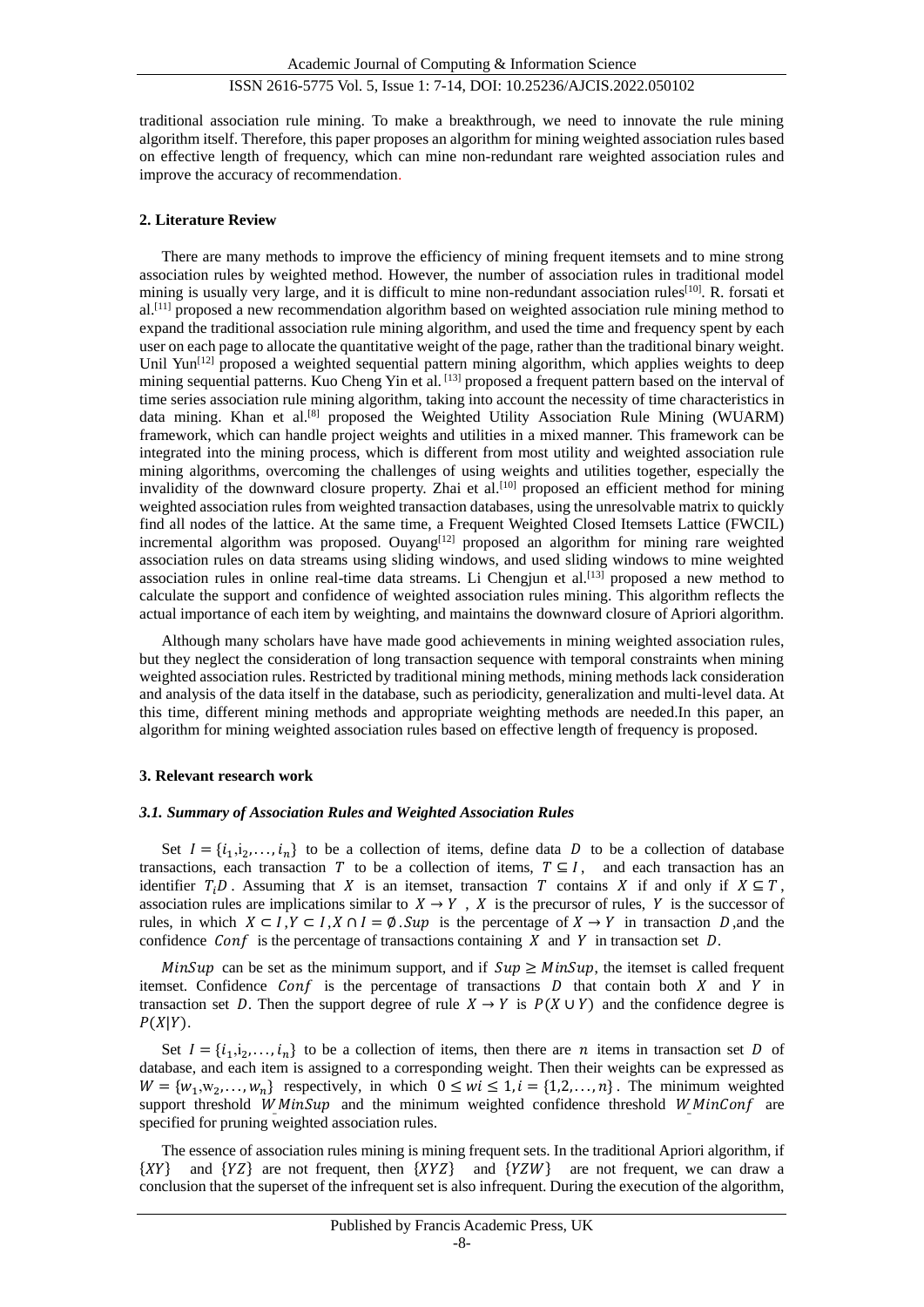the efficiency of the algorithm is improved by pruning the non-frequent sets.But this conclusion is not valid in the mining of weighted association rules. In other words, any subset of weighted frequent itemsets may not be weighted frequent itemsets; any subset of non-weighted frequent itemsets may be weighted frequent sets<sup>[14]</sup>. Therefore, the strategy of this paper is to mine association rules, and then prove that some rules are weighted frequently.

#### *3.2. Frequency Effective Length Method*

In order to solve the problem of mining a large number of redundant low-value rules by traditional mining algorithms, this paper proposes an algorithm of mining weighted association rules based on effective frequency length. On the basis of studying the value information of item frequency in database, the method of effective frequency length and the method of setting weights are established. Through the combination of these two methods, the mining of rare weighted association rules is carried out.

#### *3.2.1. Sliding Window Technology and Time Series Association Rules*

In this paper, one of the basic elements of mining weighted association rules algorithm is that the algorithm should be carried out in sequential data with temporal constraints. Because the real world is developing constantly, so most transaction information has the time characteristic. Because of the huge amount of time series data and the long time span, the data can be divided into "new" and "old". In order to make good use of this time series data, the process of mining rules is put into a sliding window. The mechanism of sliding window can be divided into two stages: initial stage and sliding stage. In the initial stage, the new data is continuously moved into the sliding window. When the window length is reached, the data will stop moving in.In the sliding stage, the classical sliding window adopts the method of moving coverage, with the sliding of the window, "old" data moves out, and "new" data moves in .The purpose is to mine the most valuable temporal association rules in the current sliding window period.

For example, by analyzing supermarket data sets in traditional association rule mining, association rules such as "turkey→pumpkin pie (support =  $0.0001$ , confidence =  $0.05$ )" can be obtained, which means that 0.01% of transactions contain Turkey and pumpkin pie, and 5% of all transactions containing Turkey contain pumpkin pie. The above rules cannot be regarded as a prominent association rule, because their support and confidence are too low.If a promotional campaign is launched in the summer based on the discovered rules, such as a 10% discount on Turkey and pumpkin pie when purchased together, there is no doubt that businesses will fail because "turkey" and "pumpkin pie" will not be sold in large quantities until a few weeks before the Thanksgiving (winter) holiday.From this example, it can be seen that item sets are frequent in specific time intervals. Therefore, it is very important to find the time interval of frequent occurrence of these patterns effectively.

#### *3.2.2. Frequency Effective Length Method*

From the above example of "turkey and pumpkin pie", it can be seen that "turkey" and "pumpkin pie" are frequent in specific time intervals, that is to say, "turkey" and "pumpkin pie" frequent time length (cycle) is a year. Therefore, there is a basis for guessing that there is a periodic relationship between the data in the time series. Although it can be guessed that the time series data in the database has periodicity, the periodic objects are unknown. Therefore, by observing and experimenting the time series data in the database, it is found that there are types of items with different frequencies in the transaction data, that is, the type items with higher frequencies tend to be more important than other types of items. Thus, we can count the type with the highest frequency in each transaction, and then calculate the frequency effective period of this type.

If the recommended prediction range is only temporal sequence data, the next node must have defects, because there may be multiple successors of association rules, it is obviously unreasonable to select only one of them to de prediction. Therefore, it is necessary to explore which nodes of sequential data have the highest accuracy.The effective length of frequency is the sum of the effective period of frequency and the length of the predicted node. That is to say, the effective length of frequency will be the length of sliding window. Finally, association rules can be mined within the effective length of frequency, which can discover high-value rules. Therefore, the new method is called the effective length of frequency method.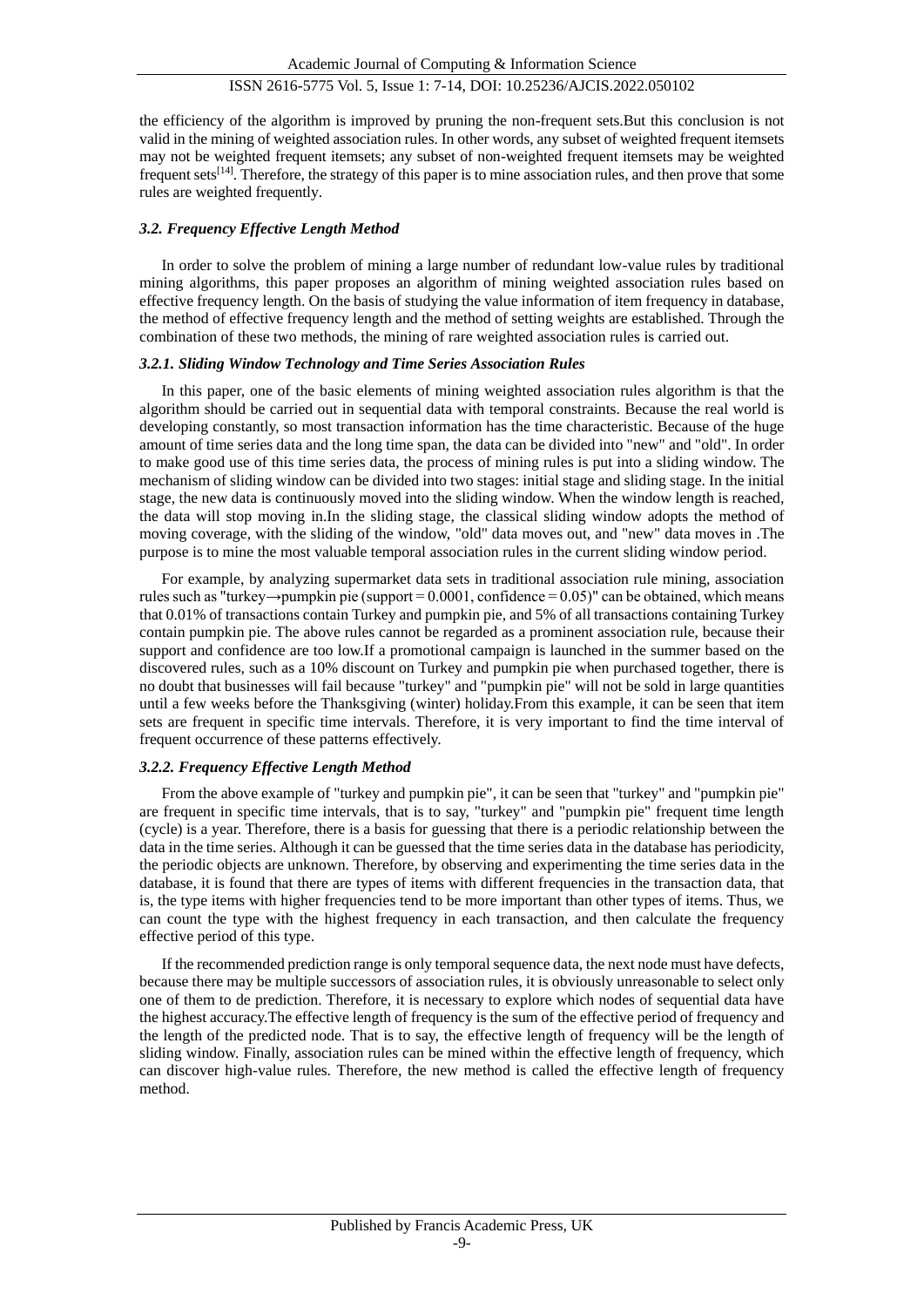#### *3.3. Mining Weighted Association Rules with Frequency Effective Length*

#### *3.3.1. Algorithmic description*

Generally, the classical mining of weighted association rules is divided into two steps<sup>[15]</sup>: mining the initial association rules and selecting the rules that meet the requirements by weighting calculation. The basic steps of the improved weighted association rule algorithm are consistent with the classical algorithm[16].

Algorithm1: Frequency Effective Length Method for Mining Unweighted Association Rules

Input: database dataD; Output: Unweighted Association Rules

Begin

1) for  $i = 1$  to D do // Traversing database data D

- for  $j = 1$  to sliding windows(*sw*) do // Traversing data in sliding windows
- 2) Generate rules by new method
- 3) Filter by their own sequence

// Filtering Irrelevant Rules with Successive Sequences of Mining Rules

4) End

5) End

In algorithm 1, the association rules of time series are first mined in the effective length of frequency (sliding window), and then some useless rules are filtered out through the sequence data of itself.

Algorithm2: Mining Weighted Association Rules in Sliding Window

Input: Unweighted Association Rules; Minimum Weighted Support; Minimum Weighted Confidence; Database DataD; Rating Data Rate

Output: Weighted association rules satisfying minimum weighted support and minimum weighted confidence

Begin

1) for each  $R' \in R$  do //Traversing through each rule in the rule base

2) for  $s = 1$  to D, do D //Traversal Time Series Data and Scoring Data

3) for  $x = 1$  to U do //Traversing through each sequence of time series

- 4) Calculate Frequency and Rating by using eq1 and eq2
- 5) End
- 6) End
- 7) Calculate the weight of transaction and the sum weight of transaction by using eq3
- 8) If  $R'$  in sw then //If the rule is in the sliding window, proceed to the next step

9) Calculate the  $wsup$  and  $wconf//$ Calculating Weighted Support and Weighted Confidence 10) End

- 11) If  $R'$ .  $wSup \geq W_M$ in $Sup$  and  $R'$ .  $wConf \geq W_M$ in $Conf$ //Comparing Minimum Weighted Support and Minimum Weighted Confidence
- 12) Add  $R'$  to queue //Add rules that meet the requirements to the list
- 13) End
- 14) End

In algorithm 2, the weighted support and the weighted confidence of association rules are calculated, and the association rules higher than the minimum weighted support and the minimum weighted confidence are selected.

After validating the effective length of frequency in sequential data of database, because the effective length of frequency includes the effective period of frequency and the length of predicted nodes, it is strictly arranged as the leader of association rules in the effective period of frequency. The data within the predicted node length are grouped strictly in order to be the successor of association rules. In this way, more association rules with temporal constraints can be mined.

#### *3.3.2. Design of weights*

The author puts forward three formulas.

The average frequency of each type(Frequency) refers to "the sum of quantities of each type" divided by "the sum of total quantities of all types", as shown in formula (1).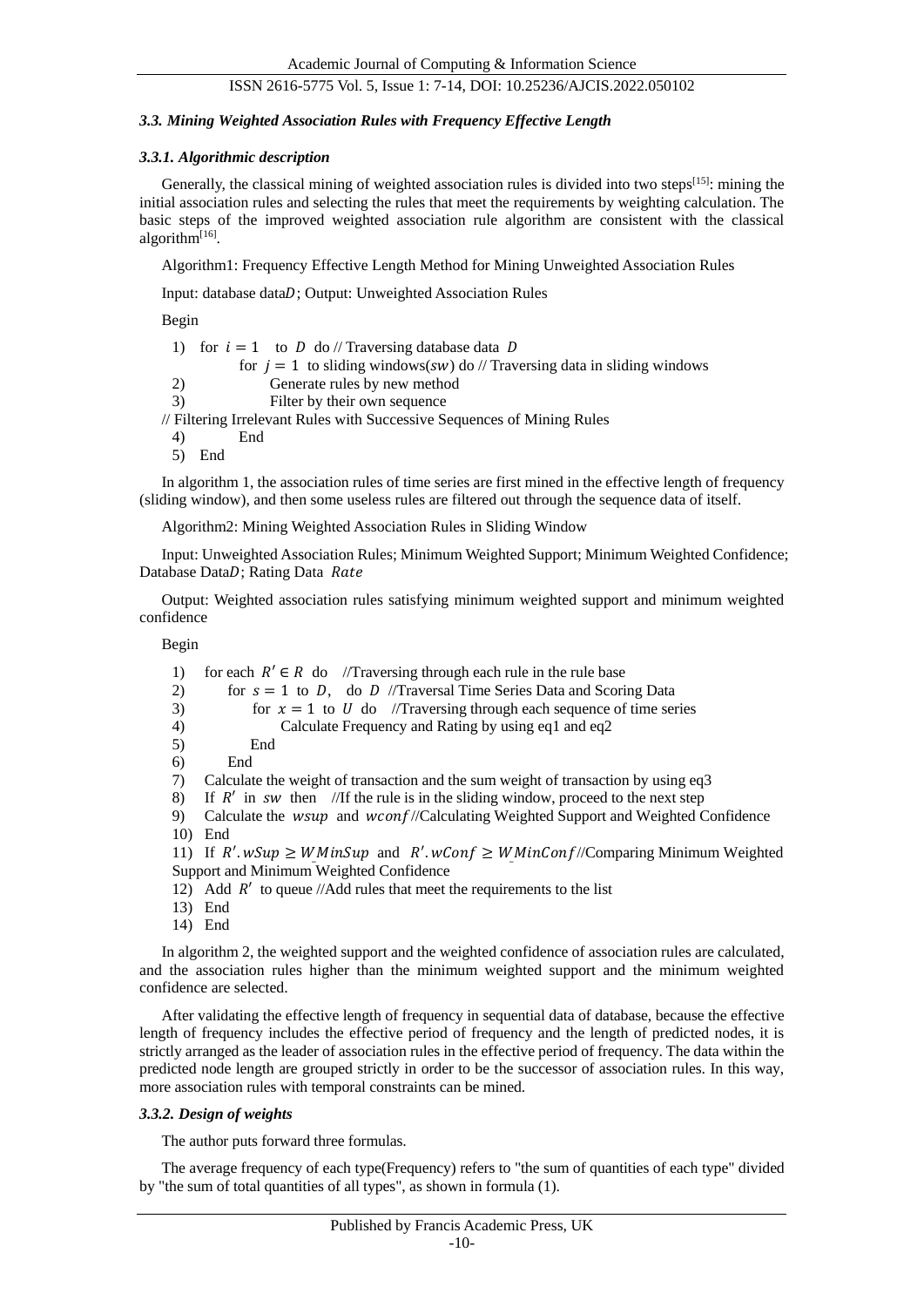$Frequency = \frac{Number \cdot of \cdot every\_type}{Number \cdot of \cdot all \cdot time}$  $\frac{a}{Number \cdot of \cdot all\_type}$  (1)

The average score for each type(Rating) refers to "the sum of scores for each type" divided by "the total number of times for that type", as shown in formula (2).

> $Rating = \frac{Number \cdot of \cdot every \cdot rates}{Number \cdot of \cdot sums \cdot times}$  $\frac{Number \cdot of \cdot every \cdot true}{Number \cdot of \cdot every \cdot type}$  (2)

The final weight(Weight) refers to "the product of the average frequency of each type and the average score of each type for \* operation", as shown in formula (3).

$$
Weight = \{[Normalize(Frequency)] \times [Normalize(Rating)]\} * (3)
$$

Among them, \* means to scale the final weight to [0,1]. In order to make the weight meaningful and prevent overflow of [0,1], or infinite approximation to a value in [0,1], the scaling operation is needed witch is commonly used.

#### *3.3.3. Mining Weighted Association Rules in Sliding Window*

Since non-weighted association rules have been mined in the effective length of frequency, it is now verified whether the rules are weighted frequently, and then the weighted frequent rules are selected. The data set is shown in Table 1.

| <b>Users</b> | <b>Types</b> | <b>Scores</b>            |
|--------------|--------------|--------------------------|
|              | A, C, T, W   | 3, 1, 5, 0.5             |
|              |              | $1$ , $0.5$ , $5$        |
|              | A, C, W      | 1.1.5<br>◡               |
|              | A, C, D, W   | T. 1. <del>4</del> .     |
|              | $C$ D W      | $\overline{\phantom{a}}$ |

*Table 1: Film Types and Scores.*

According to formula (1), the average frequency of type A is equal to 3/17≈0.18; Similarly, the average frequencies of C, D, T and W are about 0.29, 0.18, 0.12, 0.24 respectively. According to formula (2), the average score of type A is equal to  $(3 + 3 + 4) / 3 \approx 3.33$ ; Similarly, the average score of type C, D, T and W is 1, 1.5, 5, 1. According to formula (3), the final weights of type A are 0.18\*3.33≈0.6; Similarly, the final weights of type C, D, T and W are about 0.3, 0.3, 0.6, 0.2 after normalization.The average weights of each type of item are calculated, and the average weights of user sequence are shown in Table 2.

| <b>Users</b> | <b>Types</b> | <b>Computation process</b> | <b>Average Weights of User Sequences</b> |
|--------------|--------------|----------------------------|------------------------------------------|
|              | A, C, T, W   | $(0.6+0.3+0.6+0.2)/4$      | 0.43                                     |
| ↑            | C, D, T      | $(0.3+0.3+0.6)/3$          | 0.4                                      |
| 3            | A, C, W      | $(0.6+0.3+0.2)/3$          | 0.37                                     |
|              | A, C, D, W   | $(0.6+0.3+0.3+0.2)/4$      | 0.35                                     |
|              | C.D.W        | $(0.3+0.3+0.2)/3$          | 0.27                                     |
| sum          |              |                            | 1.82                                     |

*Table 2: Average Weights of User Sequences.*

The association rules mined in the effective length of frequency are weighted. The weighted support of association rules is calculated, and the association rules below the minimum weighted support threshold are pruned.Calculate the weighted support of association rules in Table 2, the weighted support of <CT> is equal to  $(0.43+0.4)/1.82=0.46$ . Similarly, the weighted support of < ACW > and < CW > is 0.63 and 0.78. If the minimum weighted support is set to 0.6, the rule  $C\rightarrow T$  corresponding to  $\langle CT \rangle$  will be removed.

In practice, the length of user sequence is very long. IF the relative position of C and T is far away, even if the weighted support of <CT> is greater than the threshold of minimum weighted support, it is impossible to blindly determine the applicability of C→T rule. Therefore, a sliding window is designed so that the calculation and proof of the average weight of user sequence are carried out in the sliding window. The user sequence is shown in Table 3, where [] represents a sliding window.

The average weights of sequence in sliding window can be calculated, and the average weights of user sequence in sliding window can be obtained, as shown in Table 4. Suppose there is a rule TWA→C, the frequent set of the rule is <TWAC>, and the user sequence of <TWAC> is <1,2>, which is expressed as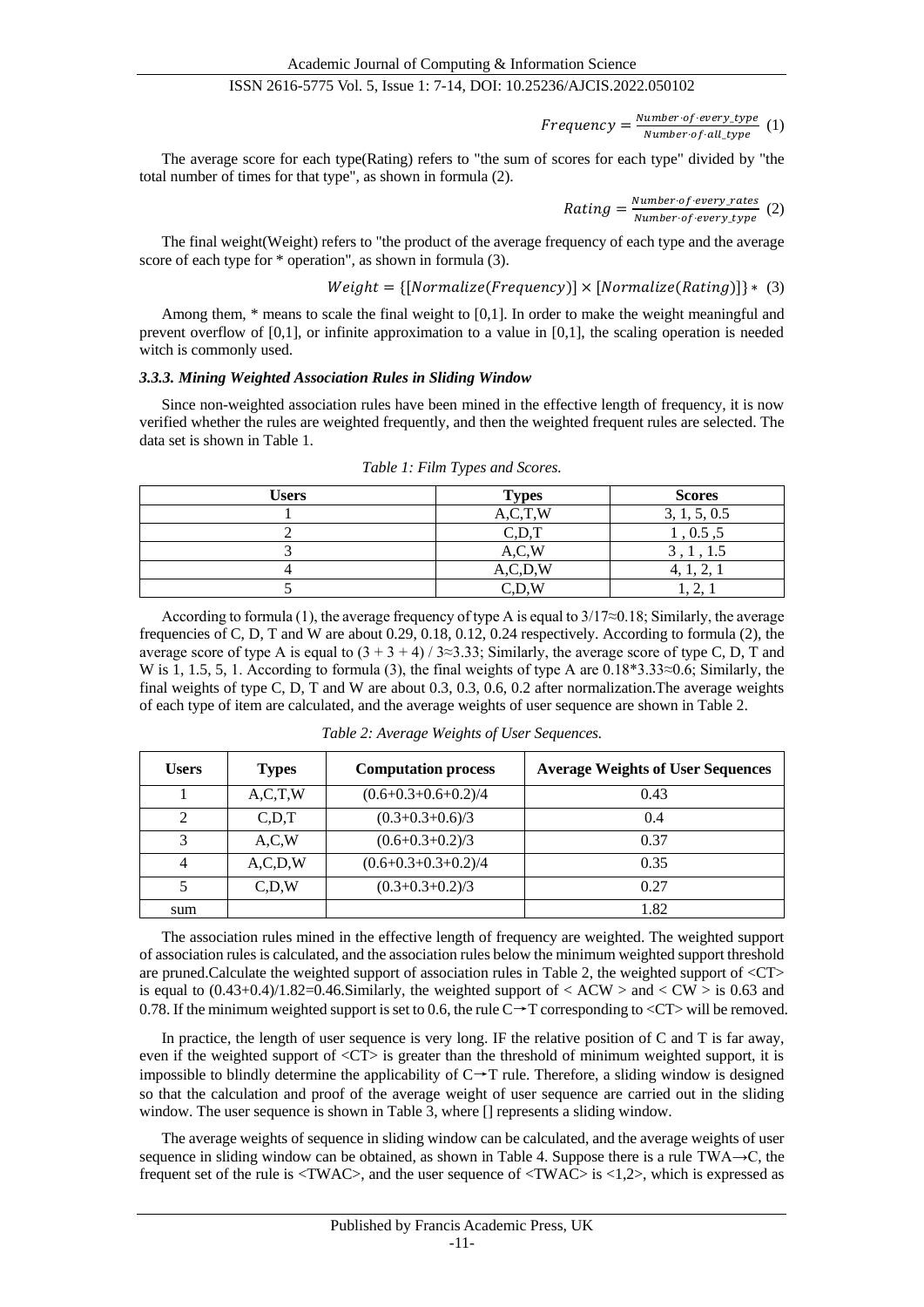$\frac{#1}{2}$ , TWAC>}. The weighted support (ws)= (0.45+0.51)/2.1=0.46; If we set the minimum weighted support to 0.4, the rule will be retained, and if we set the minimum weighted support to 0.5, the rule will be deleted.

| <b>UserS</b> | <b>Types</b>                      |
|--------------|-----------------------------------|
|              | $[A, C, T, W, A, W, C, T]$ , W    |
|              | [D,T, T,W,A,W,C,A],W,C            |
|              | [W, T, T, W, A, W, A, T], W, A, C |
|              | [A, C, D, W, T, A, C, W]          |
|              | [C,D,W]                           |

*Table 3: User Sequence and Sliding Window.*

| <b>Users</b> | <b>Types</b>             | <b>Average Weights of User Sequences</b><br>in Sliding Window |
|--------------|--------------------------|---------------------------------------------------------------|
|              | [A, C, T, W, A, W, C, T] | 0.45                                                          |
| ◠            | [D,T,T,W,A,W,C,A]        | 0.51                                                          |
|              | [W, T, T, W, A, W, A, T] | 0.56                                                          |
| 4            | [A, C, D, W, T, A, C, W] | 0.38                                                          |
|              | [C.D.W]                  | 0.2                                                           |
| sum          |                          |                                                               |

*Table 4: Average Weights of User Sequences in Sliding Window.*

#### **4. Contrastive analysis of experiments**

#### *4.1. Analysis of mining association rules*

Apriori algorithm is used to mine non-weighted association rules with temporal constraints in time series, and non-weighted association rules are used for recommendation experiments. The recommendation strategy is to match a segment of a sequence in a sequence of time series once the leader of the rule matches it, and then use the next neighbor node of the sequence as the prediction object to match the successor of the rule. If the result is the same, it is a match.

Since there may be many successors of association rules, it is unreasonable to select only one recommendation. For example, if there are rules (A B, C) and the prediction range of a sequence matched by a pilot is only (B), then the prediction method does not know how to proceed. The classical Apriori algorithm is used to mine temporal constraints association rules in time series, and then expand the prediction range. Through experiments in training set, it is found that the range with the highest prediction hit rate is within five nodes after expanding the prediction range.

For the method in this paper,before Mining Association rules, it is necessary to verify the value of effective period of frequency in training set. For this purpose, time series of different lengths are intercepted, and the error rate corresponding to each length is calculated .It is found that the error rate is lowest when the effective length is 8 nodes. The predicted node length has been proved to be five node lengths. It can be concluded that the frequency effective length (13) of this experiment is the sum of the frequency effective period (8) and the predicted node length (5). According to the new mining method, the weighted association rules are mined in the frequency effective length (sliding window). The rules are formed into intervals according to different weighted support degrees, and the recommended accuracy and coverage of each interval are calculated.

#### *4.2. Contrast experiment*

The comparison of accuracy of each method is shown in Figure 1, including the comparison of the highest accuracy of single interval and the comparison of average accuracy of all intervals. The comparison of coverage of each method is shown in Figure 2, including the comparison of the highest coverage of single interval and the comparison of average coverage of all intervals. It can be found that the mining method proposed in this paper has a greater improvement in recommendation accuracy and coverage than before.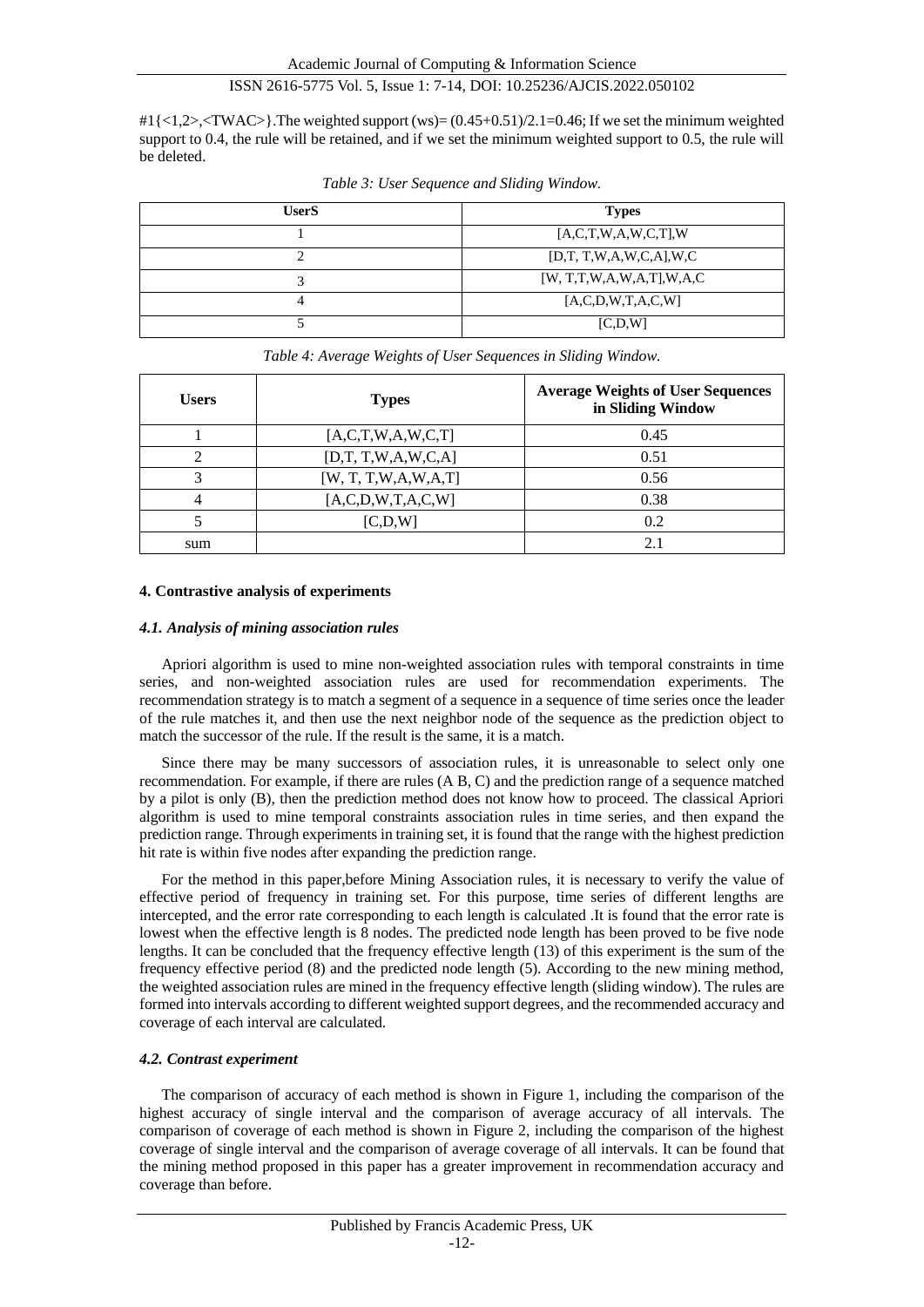Academic Journal of Computing & Information Science

ISSN 2616-5775 Vol. 5, Issue 1: 7-14, DOI: 10.25236/AJCIS.2022.050102



"One", "Two", "Three" and "Four" in abscissa represent the traditional Apriori algorithm, Apriori algorithm mining sequence, expanding the prediction range and the method in this paper.

The accuracy of this method and other existing methods are shown in Figure 3. It can be found that under the new weighted association rule mining method, the accuracy of recommendation is as high as 69.0%. Compared with FP-tree based weighted association rule algorithm<sup>[17]</sup>, improved MINWAL algorithm<sup>[18]</sup>, evolutionary rule set based recommendation algorithm<sup>[19]</sup>, and association rule group recommendation algorithm[20] based on similarity of behavior and score, the proposed algorithm has advantages in accuracy, which shows that the proposed algorithm is effective and feasible.



*Figure 3: The accuracy of this method comparing with that of existing methods.*

#### **5. Conclusion**

An improved algorithm of mining weighted temporal association rules is proposed in this paper. In order to reflect the importance of the independence of each item, weights are introduced to the item. However, due to the introduction of weights, the subset of frequent item sets is no longer frequent. So rules are first mined, and then rules with the characteristics of weighted frequent sets are proved and selected. Because time characteristic is the basic component of information reflecting the real world, most transaction information has time characteristic. The improved weighted temporal association rules mining algorithm has excellent performance in accuracy and coverage. This paper aims to mine hidden high-value rules and neglect the complexity of algorithm execution time. In the future, the algorithm will be optimized while ensuring the accuracy and taking into account the time complexity of algorithm execution.

#### **Acknowledgements**

This work was supported by the Postgraduate Research & Practice Innovation Program of Jiangsu Province(KYCX20\_1348).